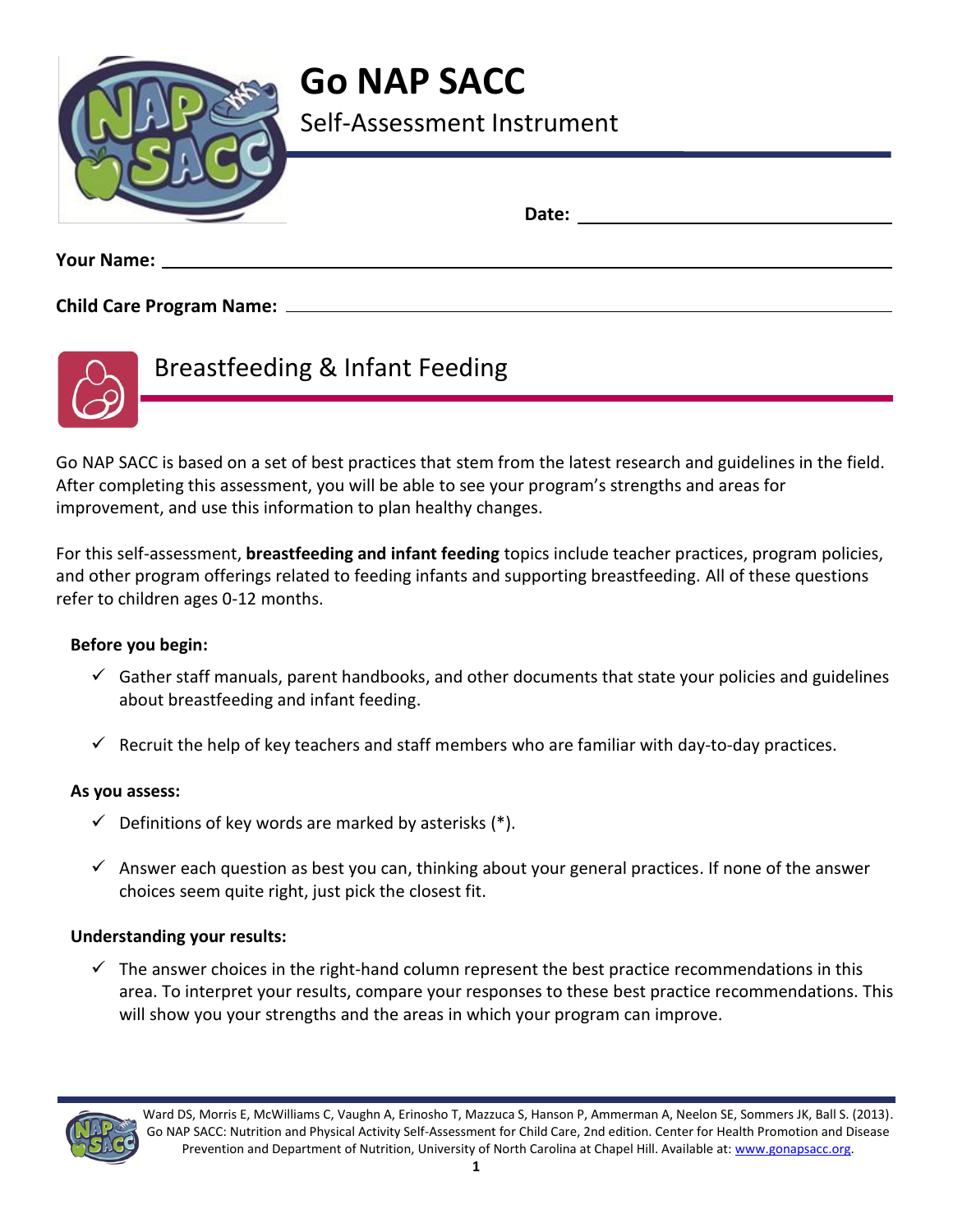|    | <b>Breastfeeding Environment</b>                                                                                                                                                                                                                                                                                                                                                                                                                                                   |                                                                        |                                                                                                                                      |                                                                                                                                       |  |  |  |
|----|------------------------------------------------------------------------------------------------------------------------------------------------------------------------------------------------------------------------------------------------------------------------------------------------------------------------------------------------------------------------------------------------------------------------------------------------------------------------------------|------------------------------------------------------------------------|--------------------------------------------------------------------------------------------------------------------------------------|---------------------------------------------------------------------------------------------------------------------------------------|--|--|--|
|    | Rarely or never<br>$\Box$<br>* This is a space other than a bathroom.                                                                                                                                                                                                                                                                                                                                                                                                              | □ Sometimes                                                            | 1. A quiet and comfortable space,* set aside for mothers to breastfeed or express breast milk, is available:<br>$\Box$ Often         | $\Box$ Always                                                                                                                         |  |  |  |
|    | See list and mark response below.<br>• Privacy<br>An electrical outlet<br>Comfortable seating<br>None<br>$\Box$                                                                                                                                                                                                                                                                                                                                                                    | " Sink with running water in the room or nearby<br>1 feature<br>$\Box$ | 2. The following are available to mothers in the space set aside for breastfeeding or expressing breast milk:<br>$\Box$ 2-3 features | $\Box$ All 4 features                                                                                                                 |  |  |  |
|    | expressed breast milk:<br>$\Box$ Rarely or never                                                                                                                                                                                                                                                                                                                                                                                                                                   | Sometimes<br>П.                                                        | $\Box$ Often                                                                                                                         | 3. At our program, enough refrigerator and/or freezer space is available to allow all breastfeeding mothers to store<br>$\Box$ Always |  |  |  |
|    | 4. Posters, brochures, children's books, and other materials that promote breastfeeding are displayed in the<br>following areas of our building:<br>See list and mark response below.<br>" The entrance or other public spaces<br>Infant classrooms<br>" Toddler and/or preschool classrooms<br>The space set aside for breastfeeding                                                                                                                                              |                                                                        |                                                                                                                                      |                                                                                                                                       |  |  |  |
|    | None<br>$\Box$                                                                                                                                                                                                                                                                                                                                                                                                                                                                     | 1 area                                                                 | $\Box$ 2 areas                                                                                                                       | $\Box$ 3-4 areas                                                                                                                      |  |  |  |
|    | <b>Breastfeeding Support Practices</b>                                                                                                                                                                                                                                                                                                                                                                                                                                             |                                                                        |                                                                                                                                      |                                                                                                                                       |  |  |  |
|    | 5. Teachers and staff promote breastfeeding and support mothers who provide breast milk for their infants by:<br>See list and mark response below.<br>" Talking with families about the benefits of breastfeeding<br>Telling families about the ways our child care program supports breastfeeding<br>Telling families about community organizations that provide breastfeeding support<br>Giving families educational materials<br>Showing positive attitudes about breastfeeding |                                                                        |                                                                                                                                      |                                                                                                                                       |  |  |  |
|    | None<br>$\Box$                                                                                                                                                                                                                                                                                                                                                                                                                                                                     | 1 topic                                                                | 2-3 topics                                                                                                                           | 4-5 topics                                                                                                                            |  |  |  |
|    |                                                                                                                                                                                                                                                                                                                                                                                                                                                                                    | <b>Breastfeeding Education &amp; Professional Development</b>          |                                                                                                                                      |                                                                                                                                       |  |  |  |
| 6. | Never                                                                                                                                                                                                                                                                                                                                                                                                                                                                              | Less than 1 time per<br>year                                           | Teachers and staff receive professional development* on promoting and supporting breastfeeding:<br>1 time per year<br>$\Box$         | $\Box$ 2 times per year or<br>more                                                                                                    |  |  |  |
|    | Professional development can include print materials, information presented at staff meetings, and in-person<br>$\ast$<br>or online training for contact hours or continuing education credits.                                                                                                                                                                                                                                                                                    |                                                                        |                                                                                                                                      |                                                                                                                                       |  |  |  |

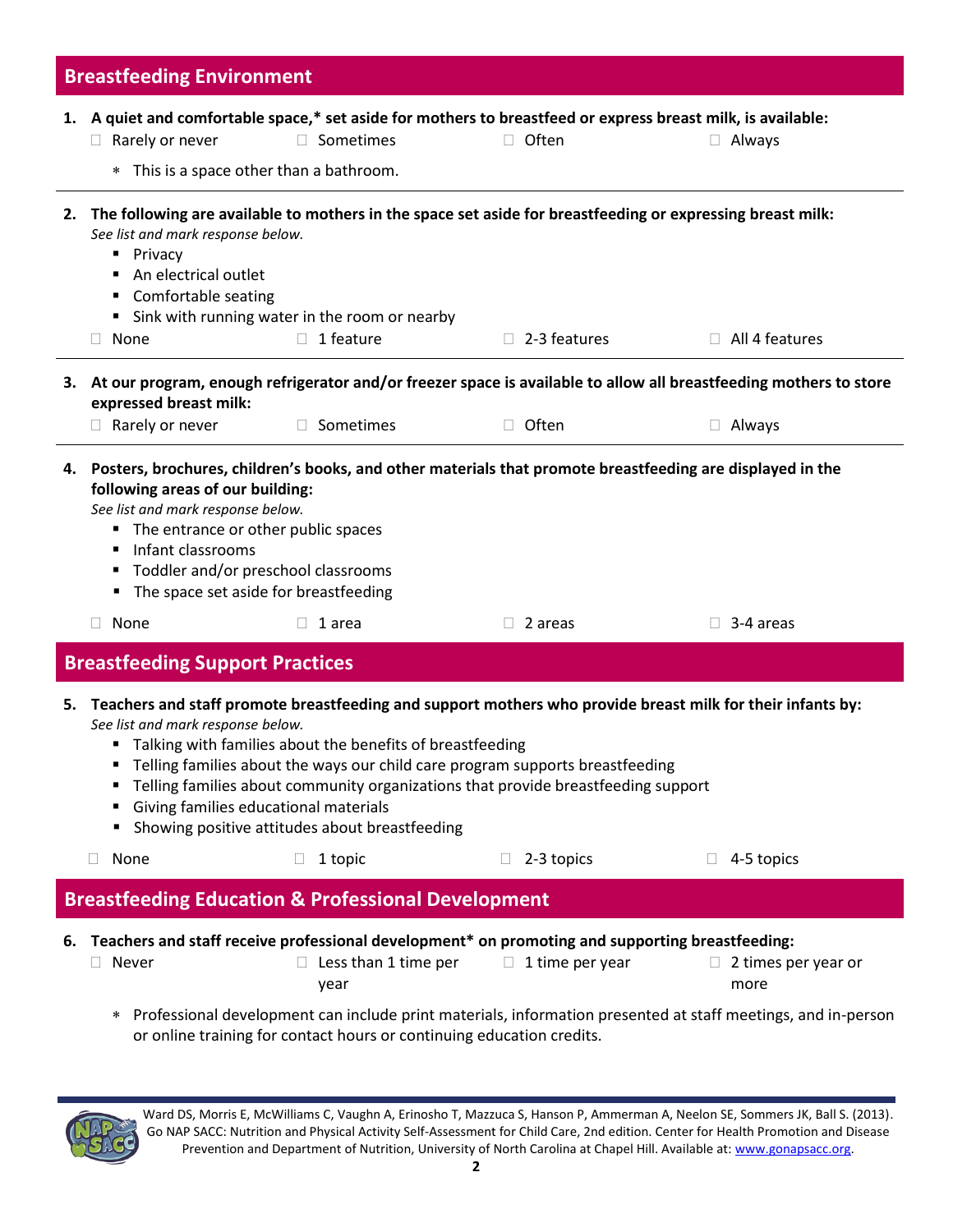#### **7. Professional development on breastfeeding includes the following topics:** *See list and mark response below.* **Proper storage and handling of breast milk** ■ Bottle-feeding a breast-fed baby **Benefits of breastfeeding for mother and baby Promoting breastfeeding and supporting breastfeeding mothers Community organizations that support breastfeeding**  Our program's policies on promoting and supporting breastfeeding  $\Box$  None  $\Box$  1-2 topics  $\Box$  3-4 topics  $\Box$  5-6 topics **8. Educational materials\* for families on breastfeeding are offered:**   $\Box$  Rarely or never  $\Box$  Only when a family asks  $\Box$  To all enrolled expectant families and families with infants  $\Box$  To enrolled families with infants, and we tell prospective families about our policies and practices Educational materials can include brochures, tip sheets, and links to trusted websites. **Breastfeeding Policy 9. Our written policy\* on promoting and supporting breastfeeding includes the following topics:**  *See list and mark response below.* **Providing space for mothers to breastfeed or express breast milk Providing refrigerator and/or freezer space to store expressed breast milk Professional development on breastfeeding Educational materials for families on breastfeeding Breastfeeding support\* for employees**  $\Box$  No written policy or policy does not include these topics  $\Box$  1 topic  $\Box$  2-3 topics  $\Box$  4-5 topics A written policy includes any written guidelines about your program's operations or expectations for teachers, staff, or families. Policies can be included in parent handbooks, staff manuals, and other documents. Support can include allowing teachers and staff to breastfeed or express breast milk on their breaks. **Infant Foods 10. When our program offers infant cereal or formula, it is iron rich:** □ Rarely or never □ Sometimes □ Often □ Always **11. When our program offers mashed or pureed meats or vegetables, these foods contain added salt:**  $\Box$  Always  $\Box$  Often  $\Box$  Sometimes  $\Box$  Rarely or never **12. Our program offers baby food desserts\* that contain added sugar:**   $\Box$  Always  $\Box$  Often  $\Box$  Sometimes  $\Box$  Rarely or never Desserts are sweet, mashed or pureed foods, made with added sugar.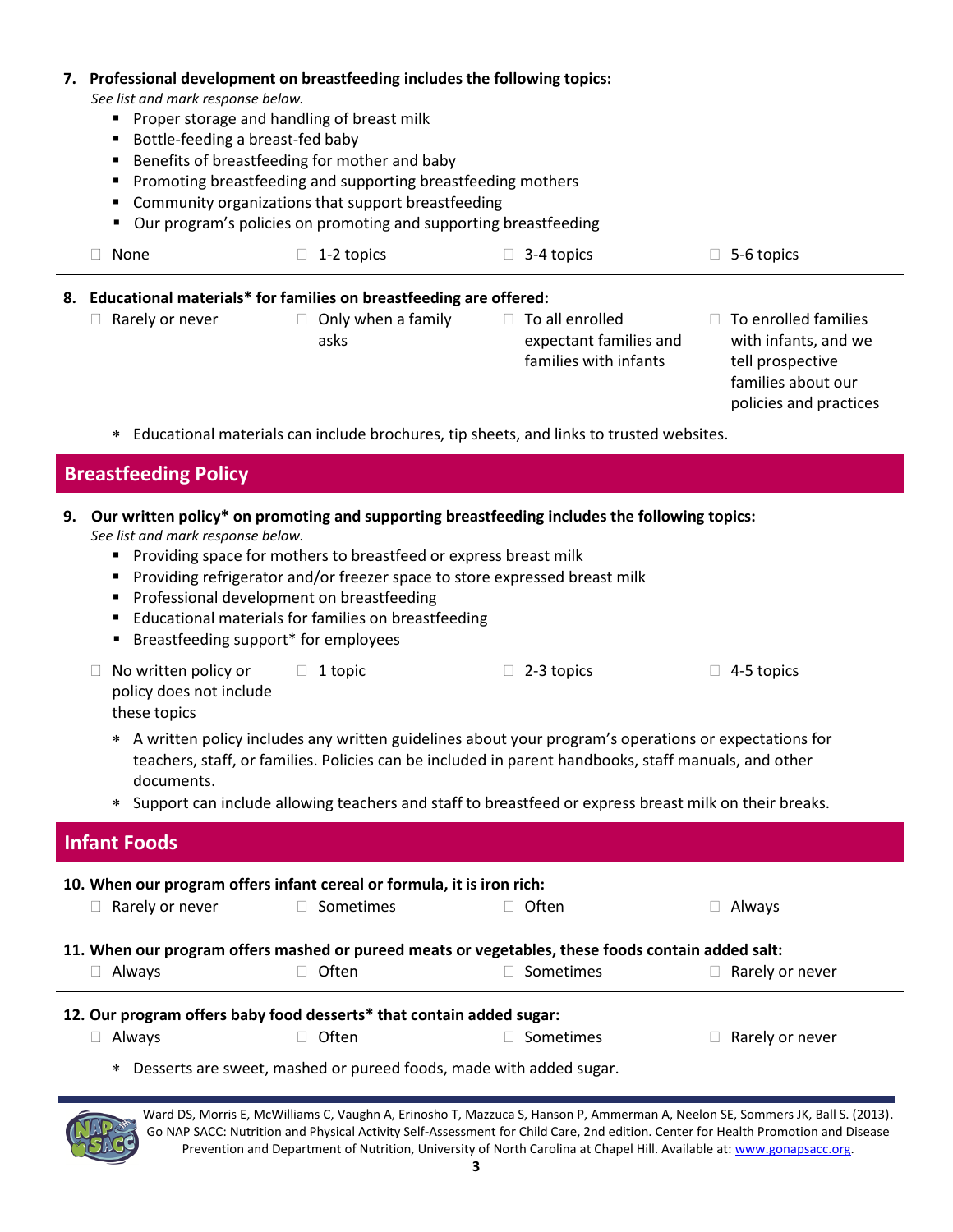#### **13. Teachers feed infants:**

- $\Box$  Always on a fixed schedule
	- $\Box$  Often on a fixed schedule, but sometimes on a flexible schedule, when infants show they are hungry\*
- $\Box$  Often on a flexible schedule, when infants show they are hungry,\* but sometimes on a fixed schedule
- Always on a flexible schedule when infants show they are hungry\*
- Infants can show they are hungry by rooting, sucking on fingers or fist, licking or smacking lips, fussing or crying, or making excited arm and leg movements.

| Only the amount of<br>$\Box$<br>breast milk, formula, or<br>food left | Mostly the amount of<br>$\Box$<br>food left, but partly on<br>infants showing signs<br>they are full*                                                                                                                                                                                                                                                                                                                                                                                                                                                                                                                                                                                                                                                                                                                                                                                                                                                                                                                                                                                                                                                                                                                                                                                                                                                                                                                                                                                                                                                                                                                                 | Mostly on infants<br>$\Box$<br>showing signs they are<br>full,* but partly on the<br>amount of food left | Only on infants<br>$\Box$<br>showing signs they are<br>full* |
|-----------------------------------------------------------------------|---------------------------------------------------------------------------------------------------------------------------------------------------------------------------------------------------------------------------------------------------------------------------------------------------------------------------------------------------------------------------------------------------------------------------------------------------------------------------------------------------------------------------------------------------------------------------------------------------------------------------------------------------------------------------------------------------------------------------------------------------------------------------------------------------------------------------------------------------------------------------------------------------------------------------------------------------------------------------------------------------------------------------------------------------------------------------------------------------------------------------------------------------------------------------------------------------------------------------------------------------------------------------------------------------------------------------------------------------------------------------------------------------------------------------------------------------------------------------------------------------------------------------------------------------------------------------------------------------------------------------------------|----------------------------------------------------------------------------------------------------------|--------------------------------------------------------------|
| $\ast$<br>refusing more food                                          |                                                                                                                                                                                                                                                                                                                                                                                                                                                                                                                                                                                                                                                                                                                                                                                                                                                                                                                                                                                                                                                                                                                                                                                                                                                                                                                                                                                                                                                                                                                                                                                                                                       |                                                                                                          |                                                              |
|                                                                       | 14. Teachers end infant feedings based on:<br>Infants can show they are full by slowing the pace of eating, turning away, becoming fussy, spitting out, or<br>15. When feeding infants, teachers use responsive feeding techniques:*<br>□ Sometimes<br>$\Box$ Often<br>Always<br>$\Box$<br>* Responsive feeding techniques include making eye contact, speaking to infants, responding to infants'<br>reactions during feedings, responding to hunger and fullness signals, and feeding only one infant at a time.<br>16. At meal times, teachers praise and give hands-on help* to guide older infants as they learn to feed themselves:<br>□ Sometimes<br>$\Box$ Often<br>$\Box$ Always<br>* Praise and hands-on help can include encouraging finger-feeding, praising children for feeding themselves,<br>and helping children use cups or utensils.<br>17. Teachers inform families about what, when, and how much their infants eat each day by:<br>$\Box$ A written report or<br>$\Box$ Some days both a<br>$\Box$ Both a written and<br>verbal report<br>written and verbal<br>verbal report each day<br>report, but usually one<br>or the other<br>18. The written infant feeding plan that families complete for our program includes the following information:<br>Infant's food intolerances, allergies, and preferences<br>Instructions for introducing solid foods and new foods to the infant while in child care<br>Permission for teachers to feed the infant on a flexible schedule, when he/she shows hunger<br>Instructions* for feeding infants whose mothers wish to breastfeed or provide expressed breast milk |                                                                                                          |                                                              |
| Rarely or never<br>$\Box$                                             |                                                                                                                                                                                                                                                                                                                                                                                                                                                                                                                                                                                                                                                                                                                                                                                                                                                                                                                                                                                                                                                                                                                                                                                                                                                                                                                                                                                                                                                                                                                                                                                                                                       |                                                                                                          |                                                              |
|                                                                       |                                                                                                                                                                                                                                                                                                                                                                                                                                                                                                                                                                                                                                                                                                                                                                                                                                                                                                                                                                                                                                                                                                                                                                                                                                                                                                                                                                                                                                                                                                                                                                                                                                       |                                                                                                          |                                                              |
| Rarely or never<br>$\Box$                                             |                                                                                                                                                                                                                                                                                                                                                                                                                                                                                                                                                                                                                                                                                                                                                                                                                                                                                                                                                                                                                                                                                                                                                                                                                                                                                                                                                                                                                                                                                                                                                                                                                                       |                                                                                                          |                                                              |
|                                                                       |                                                                                                                                                                                                                                                                                                                                                                                                                                                                                                                                                                                                                                                                                                                                                                                                                                                                                                                                                                                                                                                                                                                                                                                                                                                                                                                                                                                                                                                                                                                                                                                                                                       |                                                                                                          |                                                              |
|                                                                       |                                                                                                                                                                                                                                                                                                                                                                                                                                                                                                                                                                                                                                                                                                                                                                                                                                                                                                                                                                                                                                                                                                                                                                                                                                                                                                                                                                                                                                                                                                                                                                                                                                       |                                                                                                          |                                                              |
| Teachers do not inform<br>families of daily infant<br>feeding         |                                                                                                                                                                                                                                                                                                                                                                                                                                                                                                                                                                                                                                                                                                                                                                                                                                                                                                                                                                                                                                                                                                                                                                                                                                                                                                                                                                                                                                                                                                                                                                                                                                       |                                                                                                          |                                                              |
| See list and mark response below.<br>$\blacksquare$ .                 |                                                                                                                                                                                                                                                                                                                                                                                                                                                                                                                                                                                                                                                                                                                                                                                                                                                                                                                                                                                                                                                                                                                                                                                                                                                                                                                                                                                                                                                                                                                                                                                                                                       |                                                                                                          |                                                              |
| П<br>None                                                             | $\Box$<br>1 topic                                                                                                                                                                                                                                                                                                                                                                                                                                                                                                                                                                                                                                                                                                                                                                                                                                                                                                                                                                                                                                                                                                                                                                                                                                                                                                                                                                                                                                                                                                                                                                                                                     | 2-3 topics                                                                                               | $\Box$ All 4 topics                                          |

 Instructions can include what to feed infants if there is no breast milk available, and scheduling to avoid large feedings before mothers plan to breastfeed.

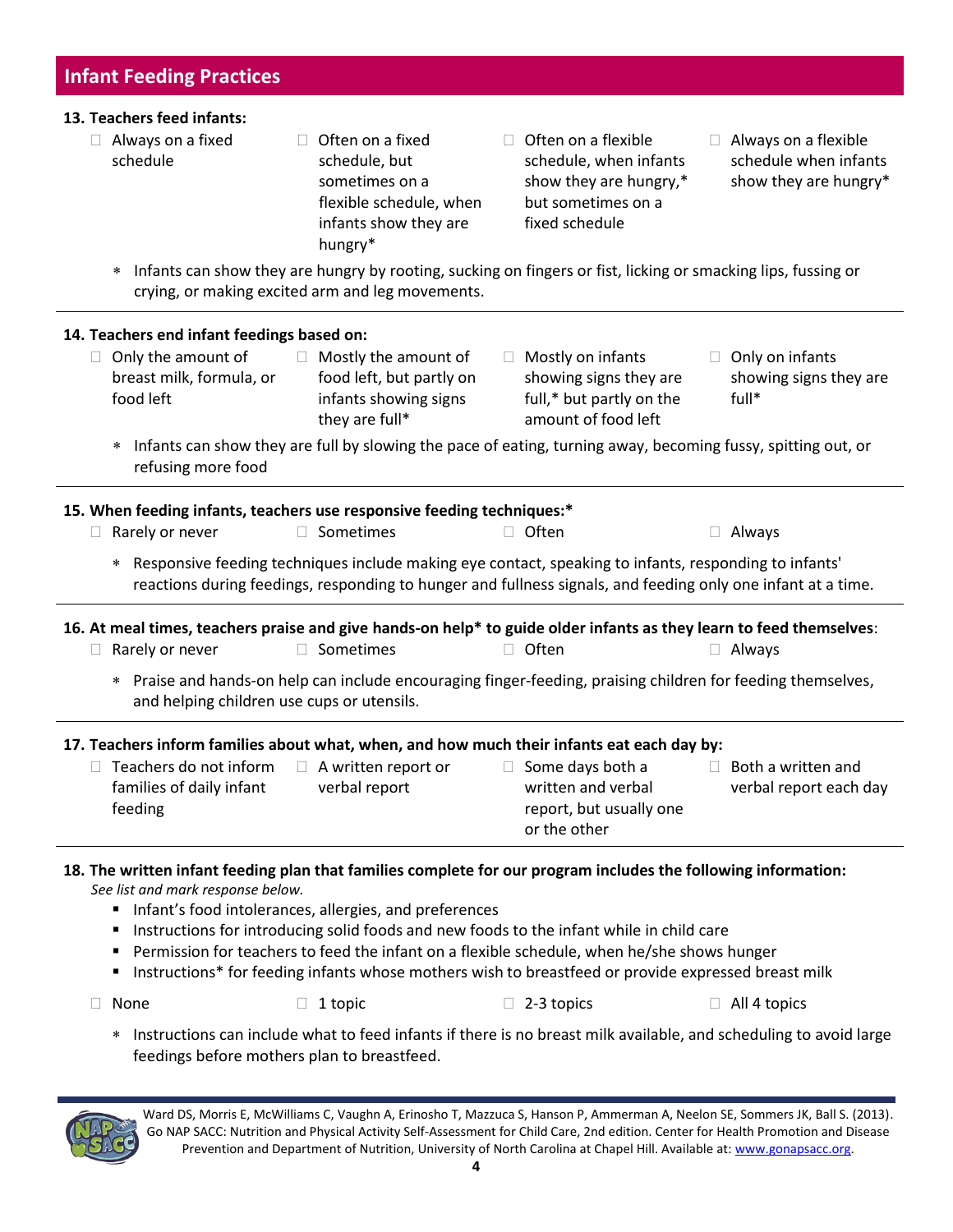| <b>Infant Feeding Education &amp; Professional Development</b><br>19. Teachers and staff receive professional development* on infant feeding and nutrition: |                                                                                                                                                                                                                                                                                                                                                                |                                                                  |                                                                                                                            |  |  |  |  |
|-------------------------------------------------------------------------------------------------------------------------------------------------------------|----------------------------------------------------------------------------------------------------------------------------------------------------------------------------------------------------------------------------------------------------------------------------------------------------------------------------------------------------------------|------------------------------------------------------------------|----------------------------------------------------------------------------------------------------------------------------|--|--|--|--|
|                                                                                                                                                             |                                                                                                                                                                                                                                                                                                                                                                |                                                                  |                                                                                                                            |  |  |  |  |
| $\ast$                                                                                                                                                      | Professional development can include print materials, information presented at staff meetings, and in-person<br>or online training for contact hours or continuing education credits.                                                                                                                                                                          |                                                                  |                                                                                                                            |  |  |  |  |
| See list and mark response below.<br>٠<br>Not propping feeding bottles<br>٠<br>٠<br>٠<br>٠<br>٠                                                             | 20. Professional development on infant feeding and nutrition includes the following topics:<br>Using responsive feeding techniques<br>Introducing solid foods and new foods<br>Infant development related to feeding and nutrition<br>Communicating with families about infant feeding and nutrition<br>Our program's policies on infant feeding and nutrition |                                                                  |                                                                                                                            |  |  |  |  |
| None<br>П                                                                                                                                                   | 1-2 topics                                                                                                                                                                                                                                                                                                                                                     | 3-4 topics                                                       | $\Box$ 5-6 topics                                                                                                          |  |  |  |  |
|                                                                                                                                                             | 21. Families are offered education* on infant feeding and nutrition:                                                                                                                                                                                                                                                                                           |                                                                  |                                                                                                                            |  |  |  |  |
| $\Box$ Rarely or never                                                                                                                                      | $\Box$ Only when families ask                                                                                                                                                                                                                                                                                                                                  | $\Box$ When families ask and<br>at 1 set time during the<br>year | $\Box$ When families ask, as<br>infants reach<br>developmental<br>milestones, and at<br>other set times during<br>the year |  |  |  |  |
| $\ast$                                                                                                                                                      | Education can include brochures, tip sheets, links to trusted websites, and in-person educational sessions.                                                                                                                                                                                                                                                    |                                                                  |                                                                                                                            |  |  |  |  |
| See list and mark response below.<br>٠<br>Not propping feeding bottles<br>٠<br>٠<br>٠<br>٠                                                                  | 22. Education for families on infant feeding and nutrition includes the following topics:<br>Using responsive feeding techniques<br>Introducing solid foods and new foods<br>Infant development related to feeding and nutrition<br>Our program's policies on infant feeding and nutrition                                                                     |                                                                  |                                                                                                                            |  |  |  |  |